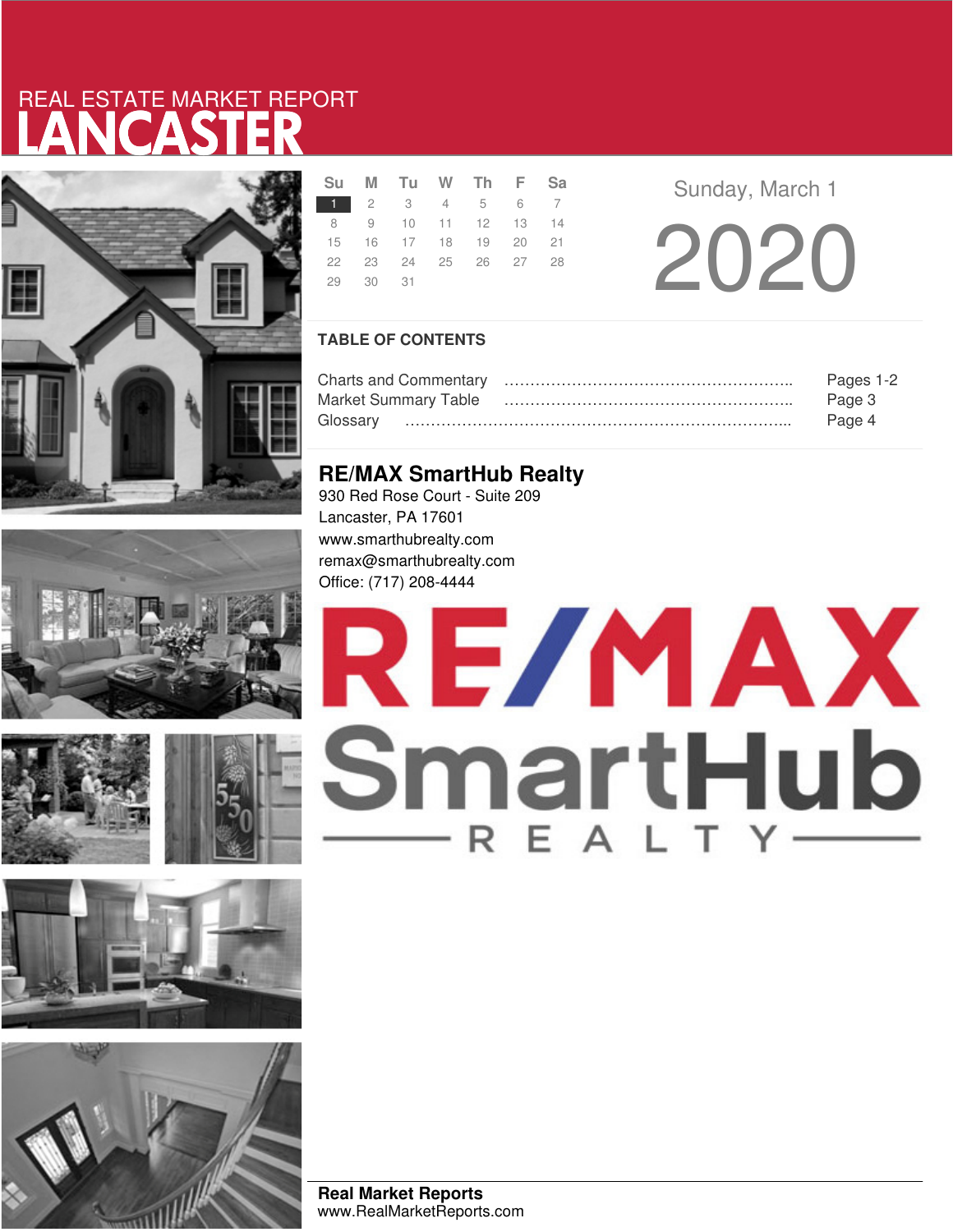

Sunday, March 1, 2020

Office: (717) 208-4444 RE/MAX SmartHub Realty remax@smarthubrealty.com

at the real estate market. Currently there are 727 sales pending in the market overall, leaving 817 listings still for sale. The resulting pending ratio is 47.1% (727 divided by 1,544). So you might be asking yourself, that's great... but what exactly does it mean? I'm glad you asked! *Let's take a look*

The pending ratio indicates the supply & demand of the market. Specifically, a high ratio means that listings are in demand and quickly going to contract. Alternatively, a low ratio means there are not enough qualified buyers for the existing supply.

**"Current inventory is described as active."**

Taking a closer look, we notice that the \$200K - \$250K price range has a relatively large number of contracts pending sale.

We also notice that the \$250K - \$300K price range has a relatively large inventory of properties for sale at 117 listings. The average list price (or asking price) for all properties in this market is \$366,445.





A total of 2841 contracts have closed in the last 6 months with an average sold price of \$233,119. Breaking it down, we notice that the \$200K - \$250K price range contains the highest number of sold listings.

Alternatively, a total of 1077 listings have failed to sell in that same period of time. Listings may fail to sell for many reasons such as being priced too high, having been inadequately marketed, the property was in poor condition, or perhaps the owner had second thoughts about selling at this particular time. The \$200K - \$250K price range has the highest number of off-market listings at 172 properties.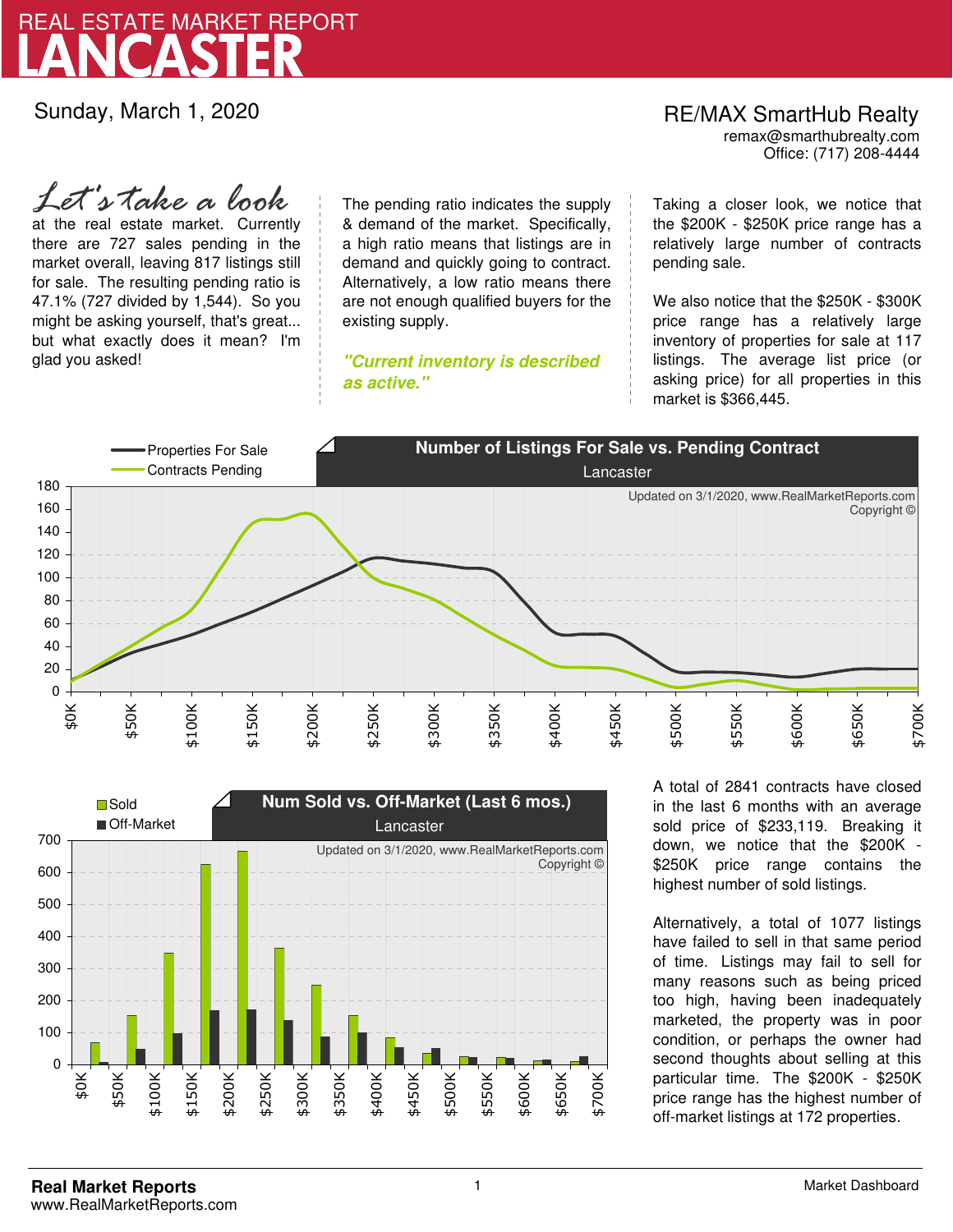# LANCASTER REAL ESTATE MARKET REPORT

## Sunday, March 1, 2020

## RE/MAX SmartHub Realty remax@smarthubrealty.com

Office: (717) 208-4444

Looking at the chart to the right, you might be wondering why average days on market (DOM) is important. This is a useful measurement because it can help us to determine whether we are in a buyer's market (indicated by high DOM), or a seller's market (indicated by low DOM). Active listings (properties for sale) have been on the market for an average of 162 days.

Analysis of sold properties for the last six months reveals an average sold price of \$233,119 and 38 days on market. Notice that properties in the \$150K - \$200K price range have sold quickest over the last six months.

The recent history of sales can be seen in the two charts below. The average sold price for the last 30 days was \$227,882 with an average DOM of 48 days.

Since the recent DOM is greater than the average DOM for the last 6 months, it is a negative indicator for demand. It is always important to realize that real estate markets can fluctuate due to many factors, including shifting interest rates, the economy, or seasonal changes.



## **"The average list-to-sales ratio for this area is 95.4%."**

Ratios are simple ways to express the difference between two values such as list price and sold price. In our case, we typically use the list-to-sale ratio to determine the percentage of the final list price that the buyer ultimately paid. It is a very common method to help buyers decide how much to offer on a property.

Analysis of the absorption rate indicates an inventory of 1.7 months based on the last 6 months of sales. This estimate is often used to determine how long it would take to sell off the current inventory of properties if all conditions remained the same. It is significant to mention that this estimate does not take into consideration any additional properties that will come onto the market in the future.



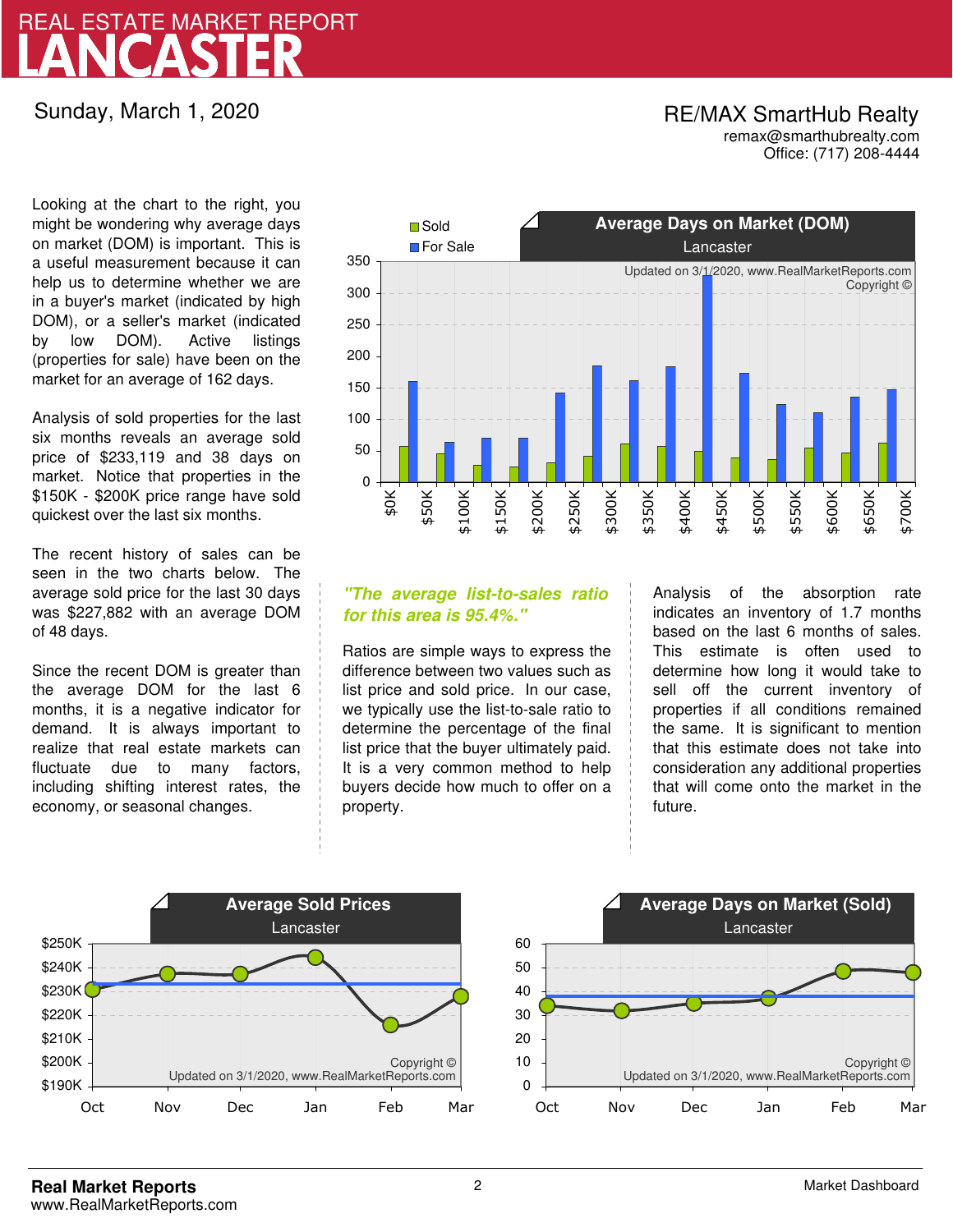# LANCASTER REAL ESTATE MARKET REPORT

Sunday, March 1, 2020

## RE/MAX SmartHub Realty

Office: (717) 208-4444 remax@smarthubrealty.com

|                                    |                    | <b>Contracts Pending [2]</b> |                   |                          |                     |                               | Off-Market in the Last 6 Months [3] |                            |                   |                               | <b>Absorption Rate</b>   |                          |                         |      |
|------------------------------------|--------------------|------------------------------|-------------------|--------------------------|---------------------|-------------------------------|-------------------------------------|----------------------------|-------------------|-------------------------------|--------------------------|--------------------------|-------------------------|------|
|                                    |                    | For Sale <sup>[1]</sup>      |                   |                          |                     | Sold in the Last 6 Months [4] |                                     |                            |                   |                               |                          |                          |                         |      |
|                                    | <b>Price Range</b> | Total<br><b>Num</b>          | Avg<br><b>DOM</b> | Avg<br><b>List Price</b> | Total<br><b>Num</b> | Pending<br>Ratio              | <b>Total</b><br><b>Num</b>          | <b>Total</b><br><b>Num</b> | Avg<br><b>DOM</b> | Avg Orig<br><b>List Price</b> | Avg<br><b>List Price</b> | Avg<br><b>Sold Price</b> | List to<br><b>Sales</b> | Mos. |
| Min.                               | Max.               |                              |                   |                          |                     |                               |                                     |                            |                   |                               |                          |                          |                         |      |
| \$0                                | \$49,999           | 10                           | 160               | \$40,250                 | 9                   | 47.4%                         | 8                                   | 69                         | 57                | \$33,507                      | \$31,479                 | \$29,201                 | 92.8%                   | 0.9  |
| \$50,000                           | \$99,999           | 34                           | 64                | \$78,299                 | 40                  | 54.1%                         | 49                                  | 154                        | 45                | \$79,650                      | \$77,082                 | \$73,216                 | 95.0%                   | 1.3  |
| \$100,000                          | \$149,999          | 50                           | 70                | \$127,182                | 72                  | 59.0%                         | 99                                  | 349                        | 27                | \$135,197                     | \$132,375                | \$129,160                | 97.6%                   | 0.9  |
| \$150,000                          | \$199,999          | 70                           | 71                | \$176,065                | 147                 | 67.7%                         | 169                                 | 626                        | 24                | \$178,163                     | \$176,534                | \$174,253                | 98.7%                   | 0.7  |
| \$200,000                          | \$249,999          | 93                           | 142               | \$226,811                | 155                 | 62.5%                         | 172                                 | 666                        | 31                | \$264,183                     | \$258,126                | \$223,347                | 86.5%                   | 0.8  |
| \$250,000                          | \$299,999          | 117                          | 186               | \$279,899                | 100                 | 46.1%                         | 139                                 | 363                        | 42                | \$280,517                     | \$276,197                | \$272,134                | 98.5%                   | 1.9  |
| \$300,000                          | \$349,999          | 112                          | 161               | \$328,230                | 81                  | 42.0%                         | 88                                  | 249                        | 61                | \$343,322                     | \$327,402                | \$322,863                | 98.6%                   | 2.7  |
| \$350,000                          | \$399,999          | 105                          | 183               | \$377,759                | 50                  | 32.3%                         | 101                                 | 154                        | 58                | \$377,183                     | \$374,636                | \$370,106                | 98.8%                   | 4.1  |
| \$400,000                          | \$449,999          | 52                           | 328               | \$427,408                | 23                  | 30.7%                         | 54                                  | 85                         | 50                | \$430,286                     | \$430,655                | \$423,009                | 98.2%                   | 3.7  |
| \$450,000                          | \$499,999          | 49                           | 173               | \$477,800                | 20                  | 29.0%                         | 51                                  | 37                         | 39                | \$479,465                     | \$469,970                | \$471,800                | 100.4%                  | 7.9  |
| \$500,000                          | \$549,999          | 18                           | 123               | \$530,643                | $\overline{4}$      | 18.2%                         | 24                                  | 27                         | 36                | \$542,857                     | \$538,420                | \$520,462                | 96.7%                   | 4.0  |
| \$550,000                          | \$599,999          | 17                           | 111               | \$577,881                | 10                  | 37.0%                         | 21                                  | 22                         | 54                | \$581,900                     | \$571,046                | \$574,778                | 100.7%                  | 4.6  |
| \$600,000                          | \$649,999          | 13                           | 136               | \$632,800                | $\overline{2}$      | 13.3%                         | 15                                  | 12                         | 47                | \$633,981                     | \$625,306                | \$622,182                | 99.5%                   | 6.5  |
| \$650,000                          | \$699,999          | 20                           | 148               | \$679,455                | 3                   | 13.0%                         | 25                                  | 10                         | 63                | \$714,609                     | \$712,599                | \$670,829                | 94.1%                   | 12.0 |
| \$700,000                          | $\ddot{}$          | 57                           | 234               | \$1,062,123              | 11                  | 16.2%                         | 62                                  | 18                         | 153               | \$982,144                     | \$920,361                | \$868,577                | 94.4%                   | 19.0 |
| <b>Market Summary &gt;&gt;&gt;</b> |                    | 817                          | 162               | \$366,445                | 727                 | 47.1%                         | 1,077                               | 2,841                      | 38                | \$249,505                     | \$244,432                | \$233,119                | 95.4%                   | 1.7  |

Status = [1] ACT; [2] PND; [3] WTH, EXP, CNL; [4] CLS

CountyOrParish = Lancaster

PropertyType = Residential

1

Date Range = 09/01/2019 to 03/01/2020 Date Range = 09/01/2020